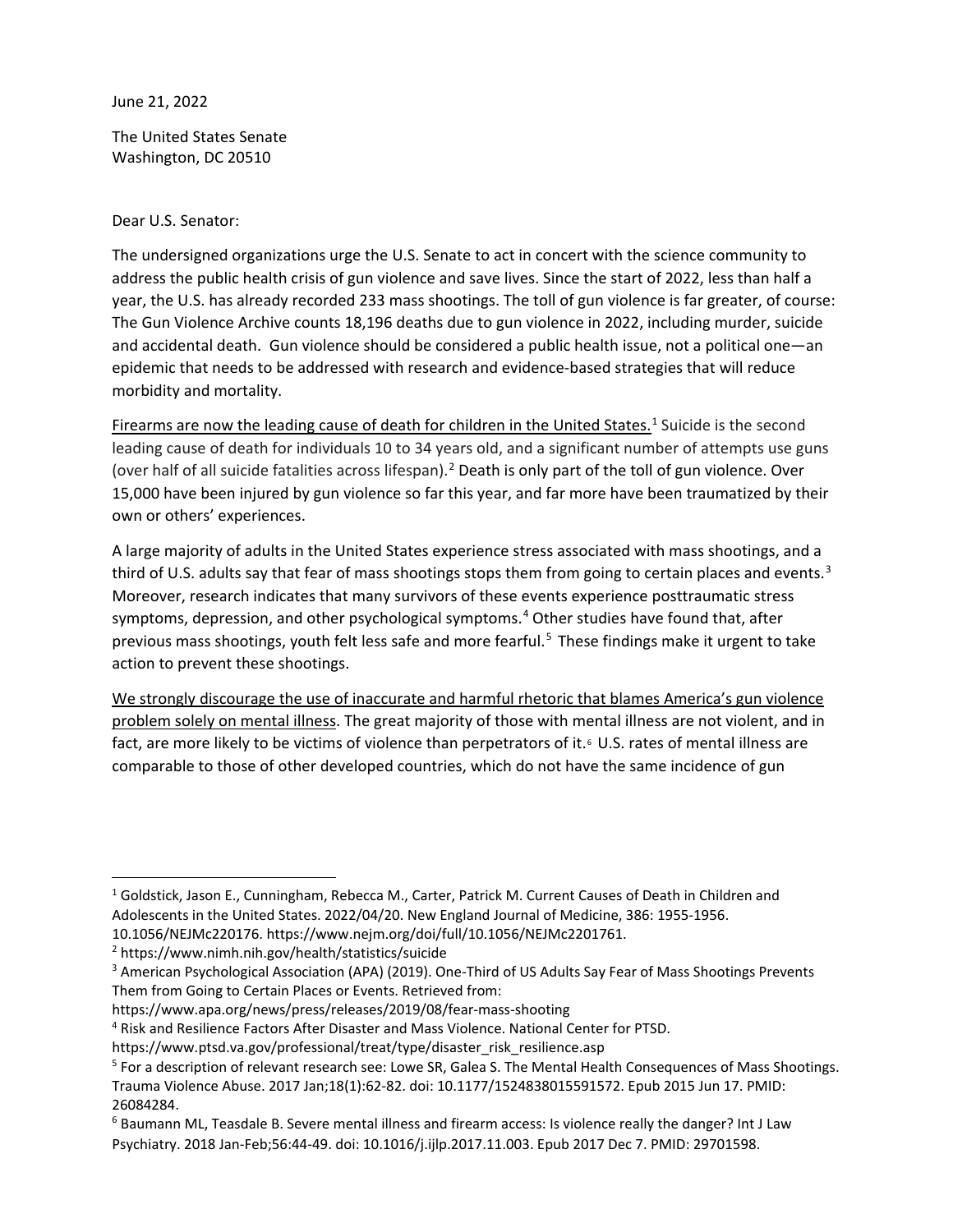violence.<sup>[7](#page-1-0)</sup> The answer to our gun violence problem must not further stigmatize people with mental illnesses.

Reducing the incidence of gun violence will require interventions through multiple systems, including legal, public health, public safety, community, education, and health. Increasing the availability of data and funding will help inform and evaluate policies designed to reduce gun violence. Congress needs to take action to enhance our nation's mental health systems, but in order to curb this public health emergency, it is vital we also enact gun violence prevention policies. Our scientific community stands ready to be resource as Congress considers new measures to help prevent the senseless tragedies impacting our communities.

## Signed,

Alliance for Black NICU Families American Anthropological Association American Association for Dental, Oral, and Craniofacial Research American Association for Psychoanalysis in Clinical Social Work American Association of Physics Teachers American Association of Veterinary Medical Colleges American Educational Research Association American Institute of Biological Sciences American Medical Women's Association American Mental Health Counselors Association American Physiological Society American Psychological Association American Society for Biochemistry and Molecular Biology American Society of Pediatric Nephrology American Sociological Association Association for Psychological Science Association for Women in Science Association of Academic Physiatrists Association of Maternal & Child Health Programs Association of Science and Technology Centers Clinical Social Work Association Consortium of Social Science Associations Federation of Associations in Behavioral & Brain Sciences The Gerontological Society of America Helminthological Society of Washington The Jed Foundation The National Alliance to Advance Adolescent Health National Association of Pediatric Nurse Practitioners National Council for Mental Wellbeing National Eating Disorders Association National League for Nursing National Register of Health Service Psychologists National Science Policy Network PreemieWorld, LLC PUSH for Empowered Pregnancy

<span id="page-1-0"></span><sup>7</sup> Grinshteyn E, Hemenway D. Violent death rates: the US compared with other high-income OECD countries, 2010. Am J Med. 2016;129(3):266-273.